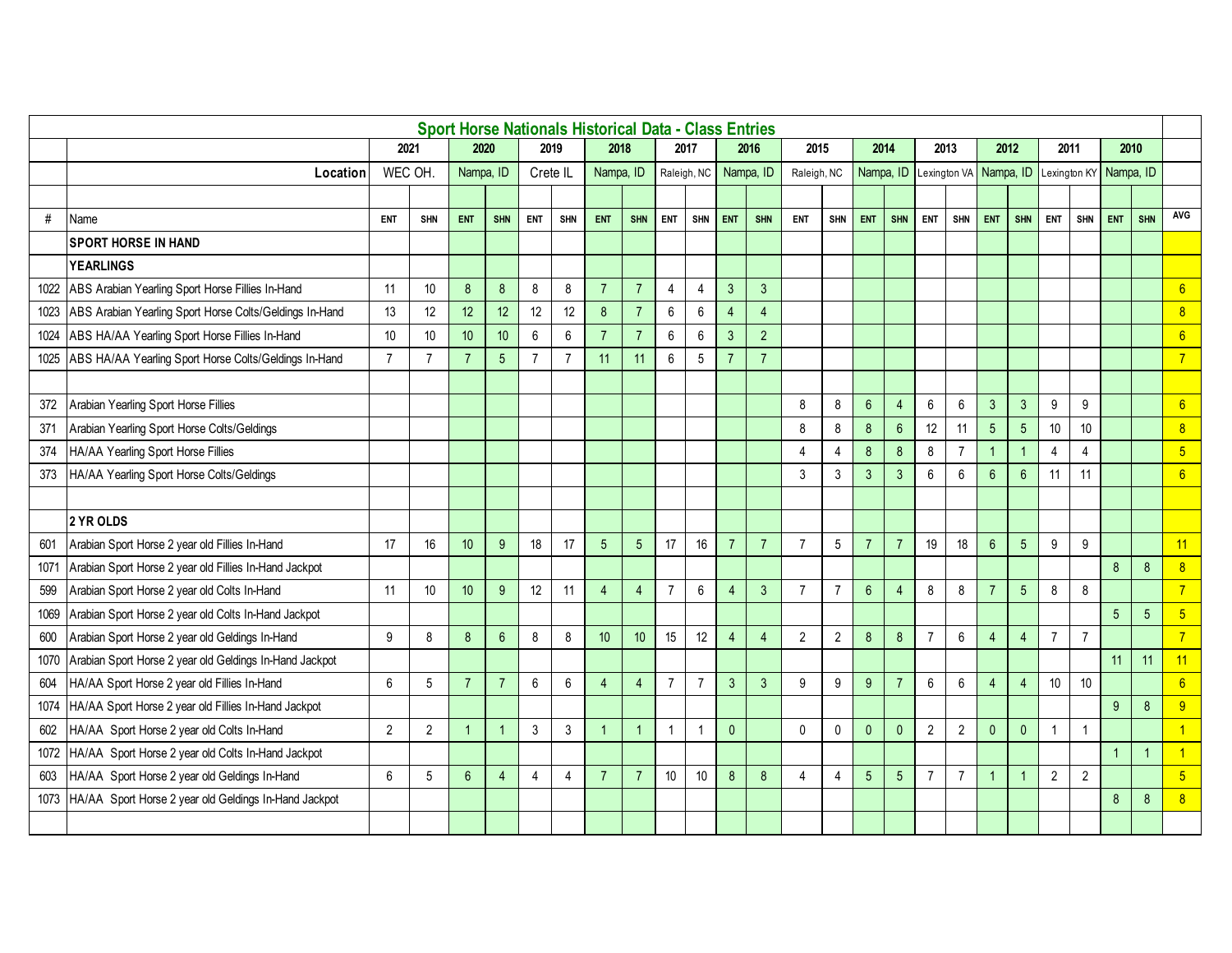|      |                                                 |               |    |                 |    |          |      | <b>Sport Horse Nationals Historical Data - Class Entries</b> |                 |    |             |    |           |             |    |           |    |              |    |           |    |      |              |           |    |    |
|------|-------------------------------------------------|---------------|----|-----------------|----|----------|------|--------------------------------------------------------------|-----------------|----|-------------|----|-----------|-------------|----|-----------|----|--------------|----|-----------|----|------|--------------|-----------|----|----|
|      |                                                 | 2021          |    | 2020            |    |          | 2019 | 2018                                                         |                 |    | 2017        |    | 2016      | 2015        |    | 2014      |    | 2013         |    | 2012      |    | 2011 |              | 2010      |    |    |
|      | Location                                        | <b>WEC OH</b> |    | Nampa, ID       |    | Crete IL |      | Nampa, ID                                                    |                 |    | Raleigh, NC |    | Nampa, ID | Raleigh, NC |    | Nampa, ID |    | Lexington VA |    | Nampa, ID |    |      | Lexington KY | Nampa, ID |    |    |
|      | <b>PB SH IN HAND</b>                            |               |    |                 |    |          |      |                                                              |                 |    |             |    |           |             |    |           |    |              |    |           |    |      |              |           |    |    |
| 40   | Arabian Sport Horse Mares                       |               |    |                 |    |          |      |                                                              |                 |    |             |    |           |             |    |           |    | 37           | 37 | 19        | 19 | 36   | 36           | 25        | 25 | 29 |
| 44   | Arabian Sport Horse Mares ATH                   |               |    |                 |    |          |      |                                                              |                 |    |             |    |           |             |    |           |    | 40           | 39 | 20        | 20 | 38   | 38           | 30        | 28 | 32 |
| 47   | Arabian Sport Horse Stallions                   |               |    |                 |    |          |      |                                                              |                 |    |             |    |           |             |    |           |    | 22           | 22 | 18        | 16 | 24   | 22           | 27        | 27 | 22 |
| 51   | Arabian Sport Horse Stallions ATH               |               |    |                 |    |          |      |                                                              |                 |    |             |    |           |             |    |           |    | 17           | 17 | 16        | 15 | 23   | 20           | 26        | 25 | 20 |
| 54   | Arabian Sport Horse Geldings                    |               |    |                 |    |          |      |                                                              |                 |    |             |    |           |             |    |           |    | 50           | 50 | 28        | 25 | 39   | 37           | 36        | 35 | 38 |
| 58   | Arabian Sport Horse Geldings ATH                |               |    |                 |    |          |      |                                                              |                 |    |             |    |           |             |    |           |    | 58           | 58 | 31        | 26 | 43   | 40           | 37        | 37 | 41 |
|      |                                                 |               |    |                 |    |          |      |                                                              |                 |    |             |    |           |             |    |           |    |              |    |           |    |      |              |           |    |    |
|      | <b>PB HUNTER TYPE</b>                           |               |    |                 |    |          |      |                                                              |                 |    |             |    |           |             |    |           |    |              |    |           |    |      |              |           |    |    |
| 2701 | Arabian Sport Horse Mares Hunter Type           | 37            | 29 | 33              | 28 | 23       | 23   | 31                                                           | 29              | 27 | 26          | 21 | 19        | 24          | 24 | 20        | 17 |              |    |           |    |      |              |           |    | 25 |
| 2709 | Arabian Sport Horse Mares ATH Hunter Type       | 43            | 35 | 32              | 25 | 16       | 15   | 27                                                           | 26              | 28 | 27          | 22 | 20        | 29          | 26 | 19        | 16 |              |    |           |    |      |              |           |    | 23 |
| 2721 | Arabian Sport Horse Stallions Hunter Type       | 33            | 29 | 19              | 15 | 20       | 16   | 19                                                           | 19              | 24 | 23          | 28 | 25        | 13          | 12 | 15        | 12 |              |    |           |    |      |              |           |    | 19 |
| 2729 | Arabian Sport Horse Stallions ATH Hunter Type   | 30            | 25 | 20              | 17 | 16       | 13   | 18                                                           | 18 <sup>°</sup> | 20 | 20          | 23 | 19        | 14          | 14 | 14        | 12 |              |    |           |    |      |              |           |    | 17 |
| 2741 | Arabian Sport Horse Geldings Hunter Type        | 37            | 35 | 42              | 33 | 32       | 31   | 27                                                           | 26              | 34 | 31          | 26 | 25        | 33          | 32 | 22        | 21 |              |    |           |    |      |              |           |    | 30 |
| 2749 | Arabian Sport Horse Geldings ATH Hunter Type    | 36            | 33 | 40              | 33 | 29       | 29   | 24                                                           | 23              | 35 | 32          | 30 | 27        | 35          | 34 | 25        | 23 |              |    |           |    |      |              |           |    | 30 |
|      |                                                 |               |    |                 |    |          |      |                                                              |                 |    |             |    |           |             |    |           |    |              |    |           |    |      |              |           |    |    |
|      | <b>PB DRESSAGE TYPE</b>                         |               |    |                 |    |          |      |                                                              |                 |    |             |    |           |             |    |           |    |              |    |           |    |      |              |           |    |    |
| 2761 | Arabian Sport Horse Mares DressageType          | 35            | 27 | 24              | 20 | 23       | 23   | 25                                                           | 23              | 27 | 26          | 24 | 22        | 26          | 26 | 22        | 19 |              |    |           |    |      |              |           |    | 24 |
| 2769 | Arabian Sport Horse Mares ATH Dressage Type     | 39            | 31 | 27              | 23 | 18       | 18   | 24                                                           | 22              | 30 | 29          | 26 | 23        | 31          | 29 | 23        | 19 |              |    |           |    |      |              |           |    | 24 |
| 2781 | Arabian Sport Horse Stallions Dressage Type     | 36            | 31 | 30 <sub>2</sub> | 24 | 26       | 22   | 25                                                           | 25              | 23 | 21          | 23 | 20        | 21          | 20 | 22        | 19 |              |    |           |    |      |              |           |    | 23 |
| 2789 | Arabian Sport Horse Stallions ATH Dressage Type | 50            | 44 | 22              | 18 | 20       | 18   | 21                                                           | 21              | 22 | 21          | 22 | 19        | 17          | 17 | 21        | 18 |              |    |           |    |      |              |           |    | 20 |
| 2801 | Arabian Sport Horse Geldings Dressage Type      | 43            | 38 | 46              | 37 | 37       | 35   | 27                                                           | 27              | 29 | 26          | 33 | 2         | 36          | 35 | 32        | 29 |              |    |           |    |      |              |           |    | 31 |
| 2809 | Arabian Sport Horse Geldings ATH Dressage Type  | 25            | 23 | 45              | 36 | 37       | 35   | 23                                                           | 22              | 34 | 31          | 36 | 35        | 38          | 38 | 31        | 27 |              |    |           |    |      |              |           |    | 33 |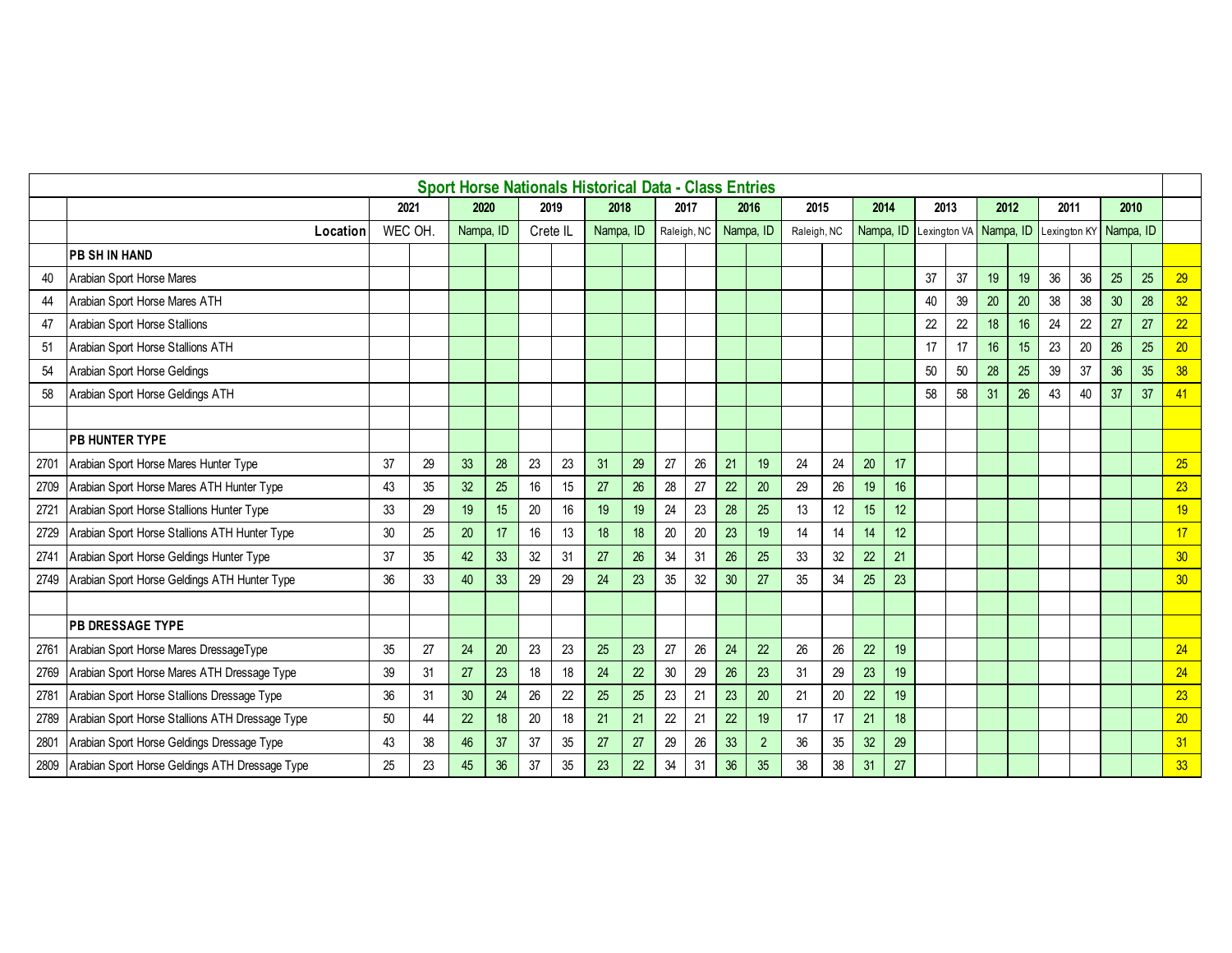|      |                                               |               |                |                |                 |                 |       | <b>Sport Horse Nationals Historical Data - Class Entries</b> |                 |                 |             |                |                |             |     |                |                |                |     |                |                |                                               |                |                |                |                |
|------|-----------------------------------------------|---------------|----------------|----------------|-----------------|-----------------|-------|--------------------------------------------------------------|-----------------|-----------------|-------------|----------------|----------------|-------------|-----|----------------|----------------|----------------|-----|----------------|----------------|-----------------------------------------------|----------------|----------------|----------------|----------------|
|      |                                               | 2021          |                | 2020           |                 |                 | 2019  | 2018                                                         |                 | 2017            |             |                | 2016           | 2015        |     | 2014           |                | 2013           |     | 2012           |                | 2011                                          |                | 2010           |                |                |
|      | Location                                      | <b>WEC OH</b> |                | Nampa, ID      |                 | Crete IL        |       | Nampa, ID                                                    |                 |                 | Raleigh, NC |                | Nampa, ID      | Raleigh, NC |     | Nampa, ID      |                |                |     |                |                | Lexington VA Nampa, ID Lexington KY Nampa, ID |                |                |                |                |
|      | HA/AA SPORT HORSE IN HAND                     |               |                |                |                 |                 |       |                                                              |                 |                 |             |                |                |             |     |                |                |                |     |                |                |                                               |                |                |                |                |
| 476  | HA/AA Sport Horse Mares                       |               |                |                |                 |                 |       |                                                              |                 |                 |             |                |                |             |     |                |                | 38             | 36  | 17             | 17             | 33                                            | 31             | 26             | 25             | 28             |
| 480  | HA/AA Sport Horse Mares ATH                   |               |                |                |                 |                 |       |                                                              |                 |                 |             |                |                |             |     |                |                | 41             | 38  | 17             | 17             | 31                                            | 31             | 27             | 27             | 29             |
| 485  | HA/AA Sport Horse Stallions                   |               | $\overline{1}$ | 5              | 5 <sup>5</sup>  | $5\phantom{.0}$ | $5\,$ | 5                                                            | $5\phantom{.0}$ | 6               | 6           | $\overline{2}$ | $\overline{2}$ | 6           | 6   |                |                | 1              |     | $\overline{2}$ | $\overline{2}$ | $\overline{7}$                                | $\overline{7}$ | $\mathbf{3}$   | $\mathbf{3}$   | $\overline{4}$ |
| 489  | HA/AA Sport Horse Stallions ATH               | 2             | $\overline{2}$ | $\overline{4}$ | $\overline{4}$  | $\mathbf{3}$    | 3     | 4                                                            | $\overline{4}$  | 5               | 5           | $\overline{2}$ | 2              | 6           | 6   |                |                | $\overline{2}$ |     | $\overline{1}$ | -1             | 6                                             | 6              | $\overline{2}$ | $\overline{1}$ | $\overline{3}$ |
| 495  | HA/AA Sport Horse Geldings                    |               |                |                |                 |                 |       |                                                              |                 |                 |             |                |                |             |     |                |                | 42             | 39  | 29             | 29             | 37                                            | 36             | 35             | 32             | 35             |
| 499  | HA/AA Sport Horse Geldings ATH                |               |                |                |                 |                 |       |                                                              |                 |                 |             |                |                |             |     |                |                | 39             | 37  | 35             | 34             | 40                                            | 39             | 35             | 33             | 37             |
|      |                                               |               |                |                |                 |                 |       |                                                              |                 |                 |             |                |                |             |     |                |                |                |     |                |                |                                               |                |                |                |                |
|      | HA/AA HUNTER TYPE                             |               |                |                |                 |                 |       |                                                              |                 |                 |             |                |                |             |     |                |                |                |     |                |                |                                               |                |                |                |                |
| 2821 | HA/AA Sport Horse Mares Hunter Type           | 30            | 28             | 38             | 36              | 14              | 14    | 21                                                           | 21              | 21              | 20          | 15             | 15             | 21          | 19  | 17             | 16             |                |     |                |                |                                               |                |                |                | 22             |
| 2829 | HA/AA Sport Horse Mares ATH Hunter Type       | 41            | 36             | 29             | 26              | 15              | 14    | 21                                                           | 19              | 25              | 22          | 16             | 14             | 28          | 26  | 21             | 20             |                |     |                |                |                                               |                |                |                | 23             |
| 2841 | HA/AA Sport Horse Stallions Hunter Type       |               |                |                |                 |                 |       |                                                              |                 |                 |             |                |                |             |     |                |                |                |     |                |                |                                               |                |                |                |                |
| 2849 | HA/AA Sport Horse Stallions ATH Hunter Type   |               |                |                |                 |                 |       |                                                              |                 |                 |             |                |                |             |     |                |                |                |     |                |                |                                               |                |                |                | $\overline{1}$ |
| 2861 | HA/AA Sport Horse Geldings Hunter Type        | 40            | 35             | 33             | 27              | 29              | 28    | 24                                                           | 22              | 27              | 26          | 26             | 22             | 25          | 23  | 21             | 18             |                |     |                |                |                                               |                |                |                | 27             |
| 2869 | HA/AA Sport Horse Geldings ATH Hunter Type    | 26            | 26             | 27             | 23              | 27              | 24    | 26                                                           | 23              | 29              | 28          | 26             | 23             | 28          | 26  | 24             | 21             |                |     |                |                |                                               |                |                |                | 25             |
|      |                                               |               |                |                |                 |                 |       |                                                              |                 |                 |             |                |                |             |     |                |                |                |     |                |                |                                               |                |                |                |                |
|      | HA/AA DRESSAGE TYPE                           |               |                |                |                 |                 |       |                                                              |                 |                 |             |                |                |             |     |                |                |                |     |                |                |                                               |                |                |                |                |
| 2881 | HA/AA Sport Horse Mares DressageType          | 32            | 31             | 37             | 36              | 25              | 24    | 20                                                           | 19              | 27              | 25          | 16             | 13             | 22          | 20  | 22             | 20             |                |     |                |                |                                               |                |                |                | 24             |
| 2889 | HA/AA Sport Horse Mares ATH Dressage Type     | 46            | 41             | 27             | 24              | 23              | 20    | 18                                                           | 17              | 25              | 23          | 19             | 16             | 26          | 23  | 21             | 18             |                |     |                |                |                                               |                |                |                | 24             |
| 2901 | HA/AA Sport Horse Stallions Dressage Type     | 45            | 36             |                |                 |                 |       |                                                              |                 |                 |             |                |                |             |     | $\overline{2}$ | $\overline{2}$ |                |     |                |                |                                               |                |                |                | 21             |
| 2921 | HA/AA Sport Horse Stallions ATH Dressage Type |               |                |                |                 |                 |       |                                                              |                 |                 |             |                |                |             |     | $\overline{2}$ | $\overline{2}$ |                |     |                |                |                                               |                |                |                | $\overline{2}$ |
| 2921 | HA/AA Sport Horse Geldings Dressage Type      | 46            | 41             | 35             | 30 <sup>°</sup> | 26              | 26    | 25                                                           | 22              | 30 <sup>°</sup> | 29          | 27             | 23             | 30          | 28  | 22             | 19             |                |     |                |                |                                               |                |                |                | 29             |
| 2929 | HA/AA Sport Horse Geldings ATH Dressage Type  | 45            | 39             | 33             | 29              | 26              | 26    | 28                                                           | 26              | 36              | 36          | 26             | 25             | 32          | 28  | 23             | 21             |                |     |                |                |                                               |                |                |                | 30             |
|      |                                               |               |                |                |                 |                 |       |                                                              |                 |                 |             |                |                |             |     |                |                |                |     |                |                |                                               |                |                |                |                |
|      | <b>IN HAND TOTALS</b>                         | 890           | 781            | 727            | 620             | 574             | 544   | 547                                                          | 522             | 643             | 606         | 532            | 452            | 593         | 562 | 503            | 443            | 468            | 452 | 270            | 255            | 428                                           | 414            | 351            | 339            | 522            |
|      |                                               |               |                |                |                 |                 |       |                                                              |                 |                 |             |                |                |             |     |                |                |                |     |                |                |                                               |                |                |                |                |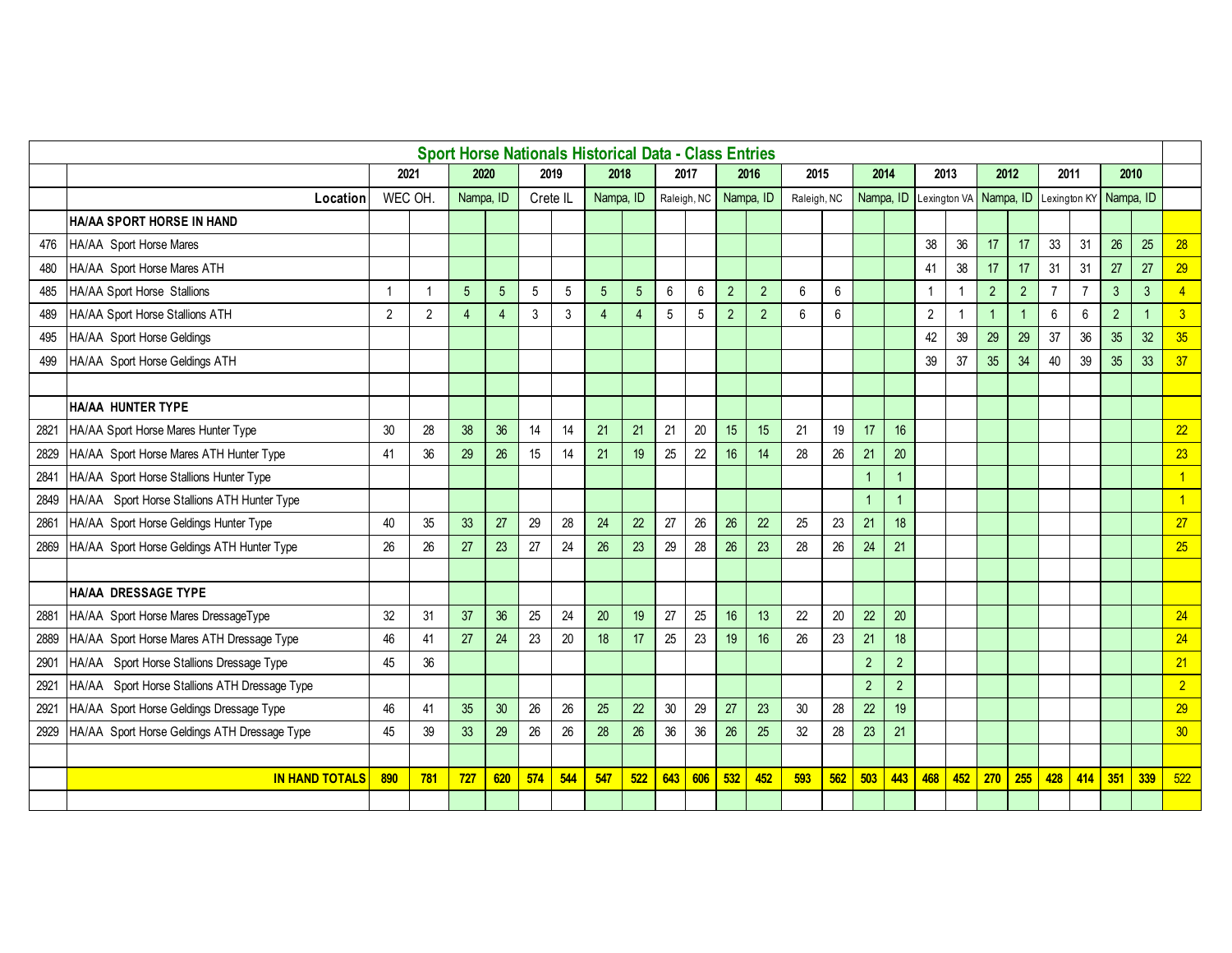|      |                                                    |        |      |                 |                 |          |     | <b>Sport Horse Nationals Historical Data - Class Entries</b> |     |      |             |     |                 |             |     |                                  |     |      |              |                |                |              |     |                                           |     |     |
|------|----------------------------------------------------|--------|------|-----------------|-----------------|----------|-----|--------------------------------------------------------------|-----|------|-------------|-----|-----------------|-------------|-----|----------------------------------|-----|------|--------------|----------------|----------------|--------------|-----|-------------------------------------------|-----|-----|
|      |                                                    | 2021   |      | 2020            |                 | 2019     |     | 2018                                                         |     |      | 2017        |     | 2016            | 2015        |     | 2014                             |     | 2013 |              | 2012           |                | 2011         |     | 2010                                      |     |     |
|      | Location                                           | WEC OH |      | Nampa, ID       |                 | Crete IL |     | Nampa, ID                                                    |     |      | Raleigh, NC |     | Nampa, ID       | Raleigh, NC |     | Nampa. ID                        |     |      | Lexington VA | Nampa, ID      |                | Lexington KY |     | Nampa. ID                                 |     |     |
|      | <b>SPORT HORSE UNDER SADDLE</b>                    |        |      |                 |                 |          |     |                                                              |     |      |             |     |                 |             |     |                                  |     |      |              |                |                |              |     |                                           |     |     |
| 2680 | Arabian Sport Horse Under Saddle Hunter Type       | 38     | 34   | 46              | 36              | 34       | 30  | 32                                                           | 32  | 31   | 28          |     |                 |             |     |                                  |     |      |              |                |                |              |     |                                           |     | 34  |
| 2684 | Arabian Sport Horse Under Saddle Dressage Type     | 43     | 36   | 44              | 34              | 47       | 42  | 29                                                           | 26  | 39   | 35          |     |                 |             |     |                                  |     |      |              |                |                |              |     |                                           |     | 38  |
| 336  | Arabian Sport Horse Under Saddle                   |        |      |                 |                 |          |     |                                                              |     |      |             | 45  | 45              | 55          | 53  | 45                               | 40  | 56   | 53           | 49             | 41             | 74           | 70  | 52                                        | 50  | 52  |
| 338  | Arabian Sport Horse Under Saddle AOTR              | 46     | 39   | 39              | 26              | 40       | 35  | 40                                                           | 37  | 39   | 39          | 47  | 46              | 58          | 56  | 37                               | 31  | 60   | 55           |                |                |              |     |                                           |     | 43  |
| 2682 | Arabian Sport Horse Under Saddle ATR Hunter Type   | 42     | 33   | 43              | 34              | 27       | 23  | 36                                                           | 35  | 41   | 36          |     |                 |             |     |                                  |     |      |              |                |                |              |     |                                           |     | 35  |
| 2686 | Arabian Sport Horse Under Saddle ATR Dressage Type | 53     | 44   | 46              | 35              | 38       | 35  | 36                                                           | 34  | 34   | 31          |     |                 |             |     |                                  |     |      |              |                |                |              |     |                                           |     | 39  |
| 340  | Arabian Sport Horse Under Saddle ATR               |        |      |                 |                 |          |     |                                                              |     |      |             | 47  | 46              | 61          | 58  | 41                               | 35  | 59   | 53           | 53             | 50             | 64           | 61  | 58                                        | 51  | 53  |
| 342  | Arabian Sport Horse Under Saddle Junior Horse      | 31     | 27   | 33              | 24              | 20       | 18  | 22                                                           | 22  | 27   | 25          | 28  | 26              | 32          | 30  | 14                               | 12  | 22   | 20           | 19             | 16             | 30           | 28  | 20                                        | 20  | 24  |
| 348  | Arabian Sport Horse Show Hack                      | 20     | 16   | 21              | 15              | 29       | 24  | 21                                                           | 20  | 25   | 24          | 20  | 18              | 24          | 23  | 20                               | 16  | 28   | 28           | 21             | 19             | 35           | 31  | 26                                        | 23  | 23  |
| 352  | Arabian Sport Horse Show Hack ATR                  | 19     | 15   | 16              | 10 <sup>°</sup> | 25       | 19  | 17                                                           | 16  | 16   | 13          | 17  | 15              | 21          | 19  | 16                               | 15  | 21   | 20           | 10             | 9              | 23           | 18  | 21                                        | 20  | 17  |
| 1505 | ABS Arabian Sport Horse Under Saddle AOTR Jackpot  | 19     | 17   |                 |                 |          |     |                                                              |     |      |             |     |                 |             |     |                                  |     |      |              |                |                |              |     |                                           |     | 18  |
|      |                                                    |        |      |                 |                 |          |     |                                                              |     |      |             |     |                 |             |     |                                  |     |      |              |                |                |              |     |                                           |     |     |
| 2688 | HA/AA Sport Horse Under Saddle Hunter Type         | 41     | 36   | 39              | 30 <sup>°</sup> | 24       | 21  | 26                                                           | 21  | 31   | 29          |     |                 |             |     |                                  |     |      |              |                |                |              |     |                                           |     | 30  |
| 2692 | HA/AA Sport Horse Under Saddle Dressage Type       | 47     | 42   | 32              | 28              | 39       | 33  | 20                                                           | 18  | 40   | 37          |     |                 |             |     |                                  |     |      |              |                |                |              |     |                                           |     | 34  |
| 774  | HA/AA Sport Horse Under Saddle                     |        |      |                 |                 |          |     |                                                              |     |      |             | 42  | 37              | 49          | 47  | 37                               | 35  | 50   | 47           | 38             | 36             | 59           | 56  | 56                                        | 52  | 46  |
| 776  | HA/AA Sport Horse Under Saddle AOTR                | 50     | 44   | 36              | 29              | 41       | 32  | 37                                                           | 33  | 32   | 30          | 30  | 27              | 48          | 42  | 38                               | 36  | 46   | 42           |                |                |              |     |                                           |     | 37  |
| 2690 | HA/AA Sport Horse Under Saddle ATR Hunter Type     | 44     | 41   | 36 <sup>°</sup> | 31              | 28       | 24  | 33                                                           | 25  | 37   | 33          |     |                 |             |     |                                  |     |      |              |                |                |              |     |                                           |     | 33  |
| 2694 | HA/AA Sport Horse Under Saddle ATR Dressage Type   | 48     | 45   | 28              | 25              | 39       | 32  | 24                                                           | 21  | 39   | 36          |     |                 |             |     |                                  |     |      |              |                |                |              |     |                                           |     | 34  |
| 778  | HA/AA Sport Horse Under Saddle ATR                 |        |      |                 |                 |          |     |                                                              |     |      |             | 35  | 30              | 54          | 48  | 34                               | 32  | 46   | 45           | 37             | 35             | 57           | 53  | 59                                        | 54  | 44  |
| 780  | HA/AA Sport Horse Under Saddle Junior Horse        | 35     | 30   | 35 <sub>5</sub> | 31              | 20       | 19  | 17                                                           | 16  | 17   | 14          | 16  | 15              | 22          | 15  | 18                               | 18  | 18   | 18           | 22             | 21             | 27           | 25  | 16                                        | 16  | 21  |
| 1506 | ABS HA/AA Sport Horse Under Saddle AOTR Jackpot    | 16     | 12   |                 |                 |          |     |                                                              |     |      |             |     |                 |             |     |                                  |     |      |              |                |                |              |     |                                           |     | 14  |
| 1051 | HA/AA Sport Horse Show Hack Championship           | 27     | 26   | 16              | 16              | 20       | 19  | 14                                                           | 13  | 18   | 16          | 13  | 12 <sup>°</sup> | 21          | 20  | 19                               | 17  | 28   | 26           | 17             | 16             |              |     |                                           |     | 19  |
| 1055 | HA/AA Sport Horse Show Hack ATR                    | 34     | 25   | 15              | 15              | 21       | 16  | 12                                                           | 9   | 22   | 20          | 12  | 12 <sup>°</sup> | 21          | 20  | 16                               | 16  | 20   | 19           | $\overline{7}$ | $\overline{7}$ | 21           | 18  | 19                                        | 18  | 17  |
|      | <b>UNDER SADDLE TOTALS</b>                         | 653    | 562  | 525             | 419             | 492      | 422 | 416                                                          | 378 |      |             | 352 | 329             | 466         | 431 | 335                              | 303 | 454  | 426          | 273            | 250            | 390          | 360 | 327                                       | 304 | 408 |
|      |                                                    |        |      |                 |                 |          |     |                                                              |     |      |             |     |                 |             |     |                                  |     |      |              |                |                |              |     |                                           |     |     |
|      | <b>TOTAL ALL SPORT HORSE</b>                       | 1543   | 1343 | 1252            | 1039            | 1066     | 966 | 963                                                          | 900 | 1131 | 1052 884    |     | 781             | 1059        | 993 | <mark>838 746 922 878 543</mark> |     |      |              |                |                |              |     | <mark> 505   818   774   678   643</mark> |     | 930 |
|      |                                                    |        |      |                 |                 |          |     |                                                              |     |      |             |     |                 |             |     |                                  |     |      |              |                |                |              |     |                                           |     |     |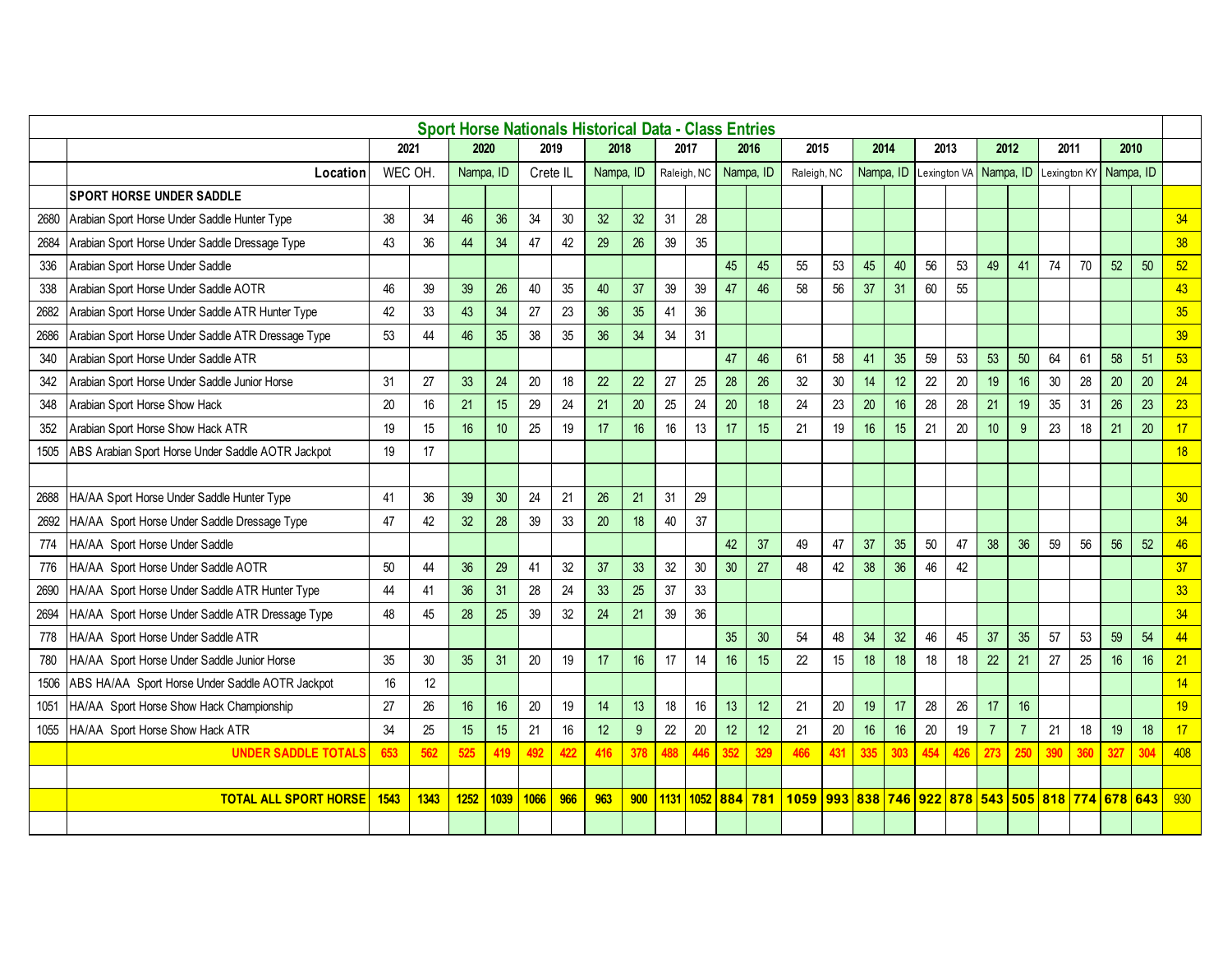|      |                                             |                |                |                 |                 |                |                  | <b>Sport Horse Nationals Historical Data - Class Entries</b> |                 |                 |                |                  |                        |                |                |                  |                |                |                        |                 |                 |                |                |                  |                 |                  |
|------|---------------------------------------------|----------------|----------------|-----------------|-----------------|----------------|------------------|--------------------------------------------------------------|-----------------|-----------------|----------------|------------------|------------------------|----------------|----------------|------------------|----------------|----------------|------------------------|-----------------|-----------------|----------------|----------------|------------------|-----------------|------------------|
|      |                                             |                | 2021           |                 | 2020            |                | 2019             | 2018                                                         |                 |                 | 2017           |                  | 2016                   | 2015           |                | 2014             |                |                | 2013                   |                 | 2012            | 2011           |                | 2010             |                 |                  |
|      | Location                                    | WEC OH         |                | Nampa. ID       |                 | Crete IL       |                  | Nampa, ID                                                    |                 |                 | Raleigh, NC    |                  | Nampa, ID              | Raleigh, NC    |                | Nampa, ID        |                |                | Lexington VA Nampa, ID |                 |                 |                | Lexington KY   | Nampa, ID        |                 |                  |
|      | <b>JUMPERS</b>                              |                |                |                 |                 |                |                  |                                                              |                 |                 |                |                  |                        |                |                |                  |                |                |                        |                 |                 |                |                |                  |                 |                  |
| 281  | Arabian Jumper                              |                |                |                 |                 |                |                  |                                                              |                 |                 |                |                  |                        |                |                |                  |                | $\overline{2}$ | $\overline{2}$         | $6\overline{6}$ | $6\overline{6}$ | $\sqrt{2}$     | $\overline{2}$ | 10               | 9               | 5 <sup>5</sup>   |
| 285  | Arabian Jumper ATR                          |                |                |                 |                 |                |                  |                                                              |                 |                 |                |                  |                        |                |                |                  |                | 0              | 0                      | $6\phantom{1}$  | $6\phantom{1}$  | $\overline{4}$ | 4              | $\overline{7}$   | $5\phantom{.0}$ | 4                |
| 726  | HA/AA Jumper                                |                |                |                 |                 |                |                  |                                                              |                 |                 |                |                  |                        |                |                |                  |                | 6              | 6                      | $5\phantom{.0}$ | $\sqrt{5}$      | $\bf 8$        | 8              | $\overline{7}$   | $\overline{7}$  | $\overline{7}$   |
| 730  | HA/AA Jumper ATR                            |                |                |                 |                 |                |                  |                                                              |                 |                 |                |                  |                        |                |                |                  |                | 5              | 2                      | $\overline{2}$  | $\overline{2}$  | $\overline{7}$ | $\overline{7}$ | $\overline{7}$   | $\overline{7}$  | $5\phantom{.0}$  |
| 1801 | A/HA/AA Jumper                              | 4              | 3              | 8               | $6\overline{6}$ | 8              | $\overline{7}$   | $\overline{7}$                                               | $6\overline{6}$ | 6               | 6              | 8                | 9                      | $\overline{7}$ | $\overline{7}$ | 4                | $\mathfrak{Z}$ |                |                        |                 |                 |                |                |                  |                 | $6\overline{6}$  |
| 1802 | A/HA/AA Jumper ATR                          | 5              | $\overline{4}$ | 13              | 9               | $\overline{7}$ | $\overline{7}$   | $\overline{7}$                                               | $\overline{7}$  | 4               | $\overline{4}$ | $6\phantom{1}$   | $6\phantom{1}$         | $\overline{7}$ | $\overline{7}$ | 4                | 4              |                |                        |                 |                 |                |                |                  |                 | $6\overline{6}$  |
| 1805 | A/HA/AA Jumper Novice                       | 9              | 8              | 19              | 15              | 11             | $\boldsymbol{9}$ | 10                                                           | 9               | 8               | $\overline{7}$ | 10               | 10                     |                |                |                  |                |                |                        |                 |                 |                |                |                  |                 | 10               |
| 1149 | A/HA/AA Speed Jumpers                       | $\overline{4}$ | 4              | 9               | 5               | 10             | 8                | 8                                                            | 8               | 6               | 5              | 8                | 8                      | 8              | 8              | 4                | $\overline{4}$ | $\overline{4}$ | $\overline{4}$         | 10              | 10              |                |                |                  |                 | $\overline{7}$   |
| 2003 | A/HA/AA Power & Speed Jumpers Exh           |                |                |                 |                 |                |                  |                                                              |                 |                 |                |                  |                        |                |                |                  |                |                |                        |                 |                 |                |                | 16               | 14              | 15               |
| 1799 | A/HA/AA Intro Jumper Exhibition             |                |                |                 |                 |                |                  |                                                              |                 |                 |                |                  |                        | 9              | 9              | 6                | 5              | 10             | 10                     |                 |                 |                |                |                  |                 | $\boldsymbol{8}$ |
|      | <b>JUMPER TOTALS</b>                        | 22             | 19             | 49              | 35              | 36             | 31               | 32                                                           | 30              | 24              | 22             | 32               | 33                     | 31             | 31             | 18               | 16             | 27             | 24                     | 29              | 29              | 21             | 21             | 47               | 42              | 29               |
|      | <b>WORKING HUNTER</b>                       |                |                |                 |                 |                |                  |                                                              |                 |                 |                |                  |                        |                |                |                  |                |                |                        |                 |                 |                |                |                  |                 |                  |
| 1601 | A/HA 14.2 & Under Working Hunter            | 18             | 15             | 11              | 9               | 10             | 10               | $\overline{2}$                                               | $\overline{2}$  | 9               | 8              | $\overline{4}$   | 3                      | 17             | 16             | 6                | $\overline{4}$ | 22             | 19                     |                 |                 |                |                |                  |                 | 10               |
| 52   | A/HA/AA14.2 & Under Working Hunter EXH      |                |                |                 |                 |                |                  |                                                              |                 |                 |                |                  |                        |                |                |                  |                |                |                        | $\overline{7}$  | $\overline{7}$  | 18             | 15             |                  |                 | 12               |
| 1520 | ABS Green Working Hunter Derby              | 8              | 6              | 9               | $6^{\circ}$     | 13             | 11               | $\overline{7}$                                               | 5               |                 |                |                  |                        |                |                |                  |                |                |                        |                 |                 |                |                |                  |                 | 8                |
| 873  | A/HA/AA AHA \$2,500 Hunter Derby Exhibition | 36             | 28             | 24              | 22              | 28             | 24               | 13                                                           | 12              | 26              | 19             | 21               | 21                     |                |                |                  |                |                |                        |                 |                 |                |                |                  |                 | 23               |
| 266  | Arabian Working Hunter                      | 5              | 4              | $\overline{4}$  | $\overline{4}$  | 9              | $\overline{7}$   | $\overline{2}$                                               | $\overline{2}$  | $\overline{7}$  | 6              | $\overline{4}$   | $\boldsymbol{\Lambda}$ | 6              | 6              | 5                | $\overline{4}$ | 6              | 4                      | $\sqrt{2}$      | $\overline{2}$  | 10             | 9              | 10               | $\bf 8$         | $\overline{5}$   |
| 269  | Arabian Working Hunter AAOTR                | $\overline{4}$ | $\overline{2}$ | $\overline{4}$  | $\overline{4}$  | $\overline{7}$ | 6                | $\overline{2}$                                               | $\overline{2}$  | $\overline{7}$  | 6              | 5                | 5                      | $\overline{7}$ | $\overline{7}$ | $\overline{4}$   | $\mathfrak{Z}$ | 9              | 6                      | $\overline{4}$  | $\overline{4}$  | $\bf 8$        | 8              | $\boldsymbol{6}$ | $5\phantom{.0}$ | $\overline{5}$   |
| 271  | Arabian Working Hunter ATR                  | 21             | 18             | 13              | 12              | 16             | 15               | $\overline{4}$                                               | $\overline{4}$  | 15              | 14             | 11               | 11                     | 15             | 14             | 10               | $\overline{7}$ | 9              | 6                      | 8               | $\overline{7}$  | 16             | 15             | 10               | $\bf 8$         | 12               |
| 278  | Arabian Green Working Hunter                | 13             | 12             | 11              | 10 <sup>°</sup> | 10             | 10               | 3                                                            | $\mathbf{3}$    | 11              | 9              | 10 <sup>10</sup> | 9                      | 8              | 8              | 8                | $\overline{7}$ | 21             | 19                     | 15              | 14              | $\overline{7}$ | $\overline{7}$ | 11               | 9               | 10 <sub>1</sub>  |
| 711  | HA/AA Working Hunter                        | 12             | 12             | $\bf 8$         | $\bf 8$         | 12             | 10               | $6\phantom{1}$                                               | 5               | 3               | 3              | 8                | 8                      | 11             | 11             | 10               | 10             | 13             | 11                     | $\sqrt{6}$      | $\overline{4}$  | 14             | 13             | 16               | 16              | 10 <sub>1</sub>  |
| 714  | HA/AA Working Hunter AAOTR                  | 10             | 8              | 8               | $\overline{7}$  | $\overline{7}$ | 6                | 10                                                           | 8               | 10 <sup>°</sup> | 9              | 12               | 11                     | 9              | 8              | 14               | 13             | 12             | 11                     | $\overline{4}$  | $\overline{2}$  | 14             | 14             | 10               | 10 <sup>°</sup> | 9                |
| 716  | HA/AA Working Hunter ATR                    | 30             | 26             | 20              | 17              | 15             | 14               | 15                                                           | 12              | 16              | 14             | 14               | 13                     | 17             | 14             | 22               | 20             | 20             | 18                     | 10              | $6\phantom{1}$  | 20             | $20\,$         | 25               | 24              | 18               |
| 724  | HA/AA Green Working Hunter                  | 14             | 12             | 9               | 8               | 14             | 10               | 10                                                           | 9               | 11              | 8              | 9                | 8                      | 10             | 10             | 10               | 10             | 18             | 16                     | 13              | 12              | 16             | 15             | 17               | 16              | 12               |
|      | <b>HUNTER HACK</b>                          |                |                |                 |                 |                |                  |                                                              |                 |                 |                |                  |                        |                |                |                  |                |                |                        |                 |                 |                |                |                  |                 |                  |
| 361  | Arabian Hunter Hack                         | 14             | 12             | 18              | 15              | 14             | 14               | $\overline{4}$                                               | $\overline{4}$  | 14              | 11             | 12               | 12                     | 16             | 15             | 12               | 9              | 20             | 18                     | 12              | 10              | 15             | 15             | 14               | $10$            | 13               |
| 365  | Arabian Hunter Hack ATR                     | 24             | 20             | 17              | 14              | 17             | 17               | 8                                                            | $\overline{7}$  | 22              | 19             | 12               | 12                     | 22             | 20             | 10               | $6\phantom{1}$ | 26             | 20                     | 12              | 10              | 15             | 14             | 14               | 10              | 15               |
| 366  | Arabian Hunter Hack AAOTR                   | 14             | 9              | $\overline{7}$  | 6               | 11             | 10               | 6                                                            | $6\phantom{1}6$ | 15              | 14             | 8                | 8                      | 11             | 11             | $\boldsymbol{6}$ | 4              | 14             | 11                     | $\overline{7}$  | $\overline{7}$  | 10             | $10$           | $\overline{4}$   | $\mathbf{3}$    | 9                |
| 368  | Arabian Hunter Hack Junior Horse            | 5              | 3              | 11              | 9               | 5              | 5                | 3                                                            | 3               | 10 <sup>°</sup> | 8              | 3                | $\overline{2}$         | 9              | 6              | 3                | 3              | 5              | 5                      | $6^{\circ}$     | 6               | 7              | $\overline{7}$ |                  |                 | $6^{\circ}$      |
| 767  | HA/AA Hunter Hack                           | 26             | 22             | 19              | 16              | 17             | $16\,$           | 14                                                           | 11              | 10              | 9              | 13               | 11                     | 19             | 16             | 18               | 15             | 22             | 18                     | 11              | 8               | 24             | 21             | 24               | 22              | 17               |
| 771  | HA/AA Hunter Hack ATR                       | 36             | 29             | 23              | 18              | 18             | 13               | $20\,$                                                       | 14              | 19              | 17             | 11               | $10$                   | 18             | 16             | 21               | 19             | 23             | $20\,$                 | 9               | $6^{\circ}$     | $16\,$         | $16\,$         | 26               | $24$            | 18               |
| 772  | HA/AA Hunter Hack AAOTR                     | 22             | 16             | 11              | 8               | 12             | 8                | 13                                                           | 9               | 14              | 13             | 9                | 9                      | 9              | 8              | 13               | 12             | 14             | 13                     | $6^{\circ}$     | $\overline{4}$  | 12             | 10             | 12               | 11              | 11               |
| 765  | HA/AA Hunter Hack Junior Horse              | 14             | 11             | 10 <sup>°</sup> | 9               | $\overline{7}$ | $5\,$            | $5\phantom{.0}$                                              | $5\overline{)}$ | 8               | 6              | $6\overline{6}$  | $5\phantom{.0}$        | 6              | 5              | 4                | $\mathbf{3}$   | 8              | 8                      | $6\phantom{.}6$ | $5\phantom{.0}$ | 6              | 6              |                  |                 | $\overline{7}$   |
|      | <b>EQUITATION</b>                           |                |                |                 |                 |                |                  |                                                              |                 |                 |                |                  |                        |                |                |                  |                |                |                        |                 |                 |                |                |                  |                 |                  |
| 940  | Hunt Seat Equitation Under Saddle ATR       | 39             | 34             | 25              | 21              | 22             | $20\,$           | 18                                                           | 17              | 26              | $20\,$         | 15               | 14                     | 26             | 25             | 23               | 21             | 25             | 21                     | 12              | 10              | 27             | 26             | 33               | 28              | 23 <sup>°</sup>  |
| 947  | Hunt Seat Equitation Over Fences ATR        | 13             | 11             | 10 <sup>°</sup> | 10              | 11             | 11               | $5\phantom{.0}$                                              |                 | 10 <sup>°</sup> | 8              | $6\overline{6}$  | 5 <sub>5</sub>         | 14             | 13             | 15               | 14             | 16             | 11                     | 8               | $6^{\circ}$     | 12             | 11             | $18$             | $18$            | 11               |
|      | <b>HUNTER TOTALS</b>                        | 378            | 310            | 272             | 233             | 275            | 242              | 170                                                          | 141             | 263             | 221            | 193              | 181                    | 250            | 229            | 214              | 184            | 303            | 255                    | 158             | 130             | 267            | 252            | 250              | 222             | 233              |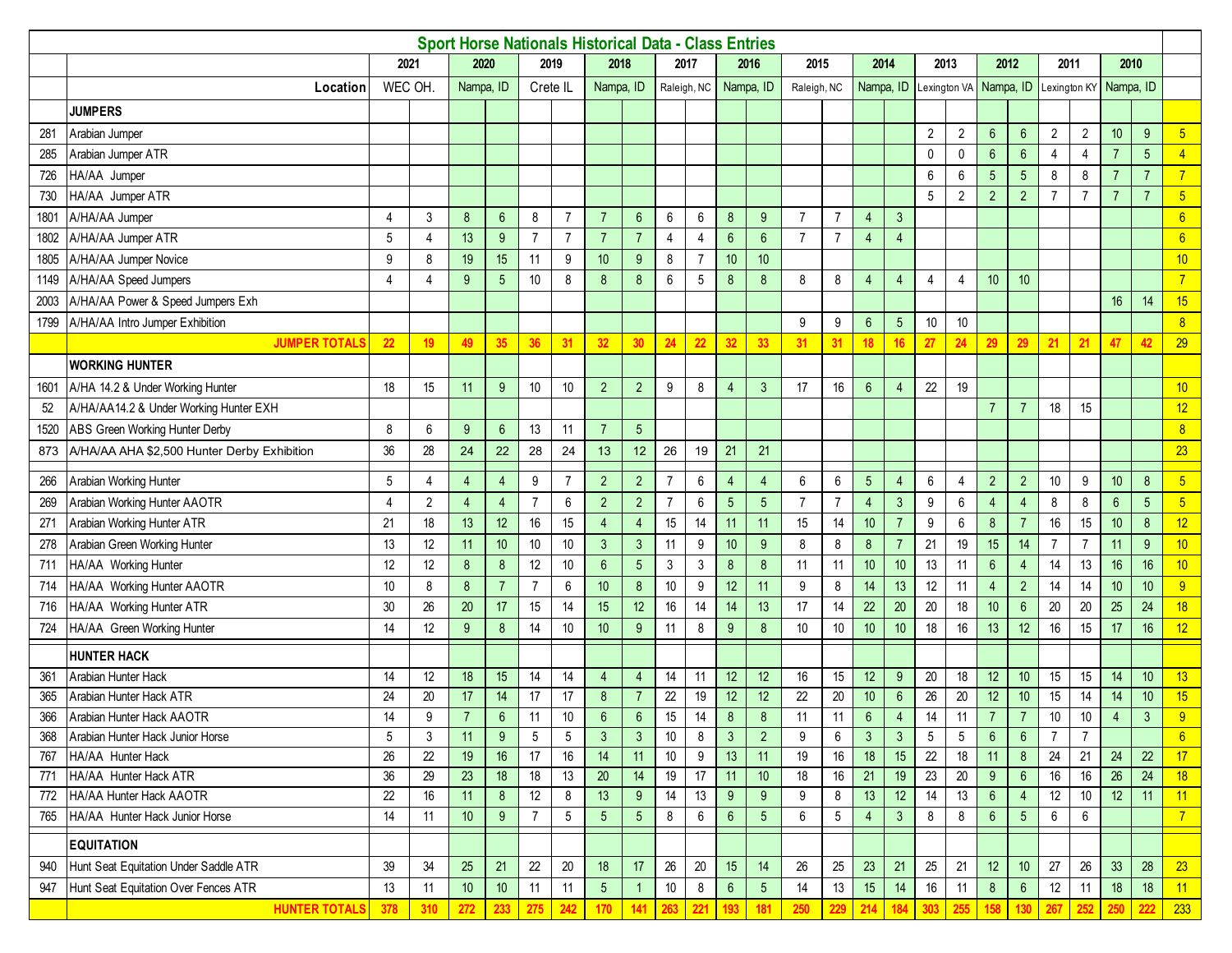|      |                                              |         |    |                  |                 |          |        | <b>Sport Horse Nationals Historical Data - Class Entries</b> |        |    |             |    |           |             |    |           |                |              |    |           |    |      |    |                        |    |    |
|------|----------------------------------------------|---------|----|------------------|-----------------|----------|--------|--------------------------------------------------------------|--------|----|-------------|----|-----------|-------------|----|-----------|----------------|--------------|----|-----------|----|------|----|------------------------|----|----|
|      |                                              | 2021    |    | 2020             |                 |          | 2019   | 2018                                                         |        |    | 2017        |    | 2016      | 2015        |    | 2014      |                | 2013         |    | 2012      |    | 2011 |    | 2010                   |    |    |
|      | Location                                     | WEC OH. |    | Nampa, ID        |                 | Crete IL |        | Nampa, ID                                                    |        |    | Raleigh, NC |    | Nampa, ID | Raleigh, NC |    | Nampa, ID |                | Lexington VA |    | Nampa, ID |    |      |    | Lexington KY Nampa, ID |    |    |
|      |                                              |         |    |                  |                 |          |        |                                                              |        |    |             |    |           |             |    |           |                |              |    |           |    |      |    |                        |    |    |
|      | <b>WESTERN DRESSAGE</b>                      |         |    |                  |                 |          |        |                                                              |        |    |             |    |           |             |    |           |                |              |    |           |    |      |    |                        |    |    |
|      | 2302 A/HA/AA Western Dressage Basic          |         |    | 37               | 29              | 30       | 29     | 41                                                           | 33     | 48 | 44          |    |           |             |    |           |                |              |    |           |    |      |    |                        |    | 36 |
| 2316 | Arabian Western Dressage Basic               | 26      | 23 |                  |                 |          |        |                                                              |        |    |             |    |           |             |    |           |                |              |    |           |    |      |    |                        |    | 25 |
| 2317 | HA/AA Western Dressage Basic                 | 25      | 24 |                  |                 |          |        |                                                              |        |    |             |    |           |             |    |           |                |              |    |           |    |      |    |                        |    | 25 |
| 2314 | A/HA/AA Western Dressage Basic ATR           | 53      | 47 | 42               | 29              | 24       | 20     |                                                              |        |    |             |    |           |             |    |           |                |              |    |           |    |      |    |                        |    | 36 |
| 2402 | A/HA/AA Western Dressage Level 1             | 35      | 33 | 28               | 22              | 27       | 27     | 38                                                           | 35     | 41 | 34          |    |           |             |    |           |                |              |    |           |    |      |    |                        |    | 32 |
| 2414 | A/HA/AA Western Dressage Level 1 ATR         | 26      | 20 | 22               | 18              | 20       | 17     |                                                              |        |    |             |    |           |             |    |           |                |              |    |           |    |      |    |                        |    | 21 |
|      | 2502 A/HA/AA Western Dressage Level 2        | 23      | 20 | 15               | 14              | 17       | 17     | 15                                                           | 13     | 14 | 13          |    |           |             |    |           |                |              |    |           |    |      |    |                        |    | 16 |
|      | <b>TRAINING LEVEL</b>                        |         |    |                  |                 |          |        |                                                              |        |    |             |    |           |             |    |           |                |              |    |           |    |      |    |                        |    |    |
| 787  | A/HA/AA Dressage Training Level AAOTR        |         |    |                  |                 |          |        |                                                              |        |    |             |    |           |             |    |           |                |              |    |           |    |      |    |                        |    |    |
| 789  | A/HA/AA Dressage Training Level ATR          |         |    |                  |                 |          |        |                                                              |        |    |             |    |           |             |    |           |                |              |    |           |    |      |    |                        |    |    |
| 1401 | Arabian Dressage Training Level              | 47      | 43 | 29               | 21              | 35       | 33     | 32                                                           | 30     | 43 | 38          | 33 | 31        | 52          | 46 | 42        | 37             | 40           | 35 | 33        | 28 | 58   | 53 | 43                     | 39 | 38 |
| 1403 | Arabian Dressage Training Level ATR          | 51      | 40 | 28               | $20\,$          | 25       | $20\,$ | 28                                                           | 26     | 40 | 34          | 34 | 33        | $50\,$      | 49 | 30        | 27             | 39           | 33 | 28        | 25 | 55   | 48 | 31                     | 28 | 34 |
| 1402 | Arabian Dressage Training Level AAOTR        | 50      | 41 | 16               | 10 <sup>°</sup> | 26       | 20     | 21                                                           | 19     | 40 | 37          | 24 | 23        | 37          | 36 | 22        | 22             | 35           | 33 | 20        | 20 | 34   | 27 | 23                     | 21 | 27 |
| 1400 | Arabian Dressage Training Level Junior Horse | 22      | 16 | 22               | 15              | 14       | 12     | 17                                                           | 16     | 17 | 17          | 26 | 26        | 23          | 22 | 9         | $\overline{7}$ | 11           | 10 | 14        | 13 | 16   | 13 | 11                     | 11 | 16 |
| 1501 | HA/AA Dressage Training Level                | 38      | 36 | 30               | 24              | 39       | 32     | 18                                                           | 15     | 38 | 34          | 33 | 29        | 39          | 36 | 28        | 24             | 49           | 45 | 22        | 22 | 54   | 51 | 38                     | 37 | 34 |
| 1503 | HA/AA Dressage Training Level ATR            | 45      | 40 | 25               | 19              | 34       | 31     | 16                                                           | 15     | 32 | 30          | 32 | 30        | 39          | 36 | 25        | 22             | 38           | 33 | 19        | 18 | 39   | 36 | 43                     | 41 | 31 |
| 1502 | HA/AA Dressage Training Level AAOTR          | 37      | 29 | 20               | 15              | $30\,$   | 25     | 17                                                           | 13     | 24 | 24          | 21 | 19        | 32          | 30 | 21        | 20             | 30           | 29 | 16        | 16 | 26   | 22 | 34                     | 30 | 24 |
| 1404 | HA/AA Dressage Training Level Junior Horse   | 22      | 17 | 32               | 28              | 15       | 14     | 15                                                           | 14     | 14 | 14          | 18 | 16        | 14          | 13 | 11        | 10             | 14           | 13 | 16        | 16 | 24   | 22 | 11                     | 10 | 16 |
|      | <b>FIRST LEVEL</b>                           |         |    |                  |                 |          |        |                                                              |        |    |             |    |           |             |    |           |                |              |    |           |    |      |    |                        |    |    |
| 800  | A/HA/AA Dressage First Level AAOTR           |         |    |                  |                 |          |        |                                                              |        |    |             |    |           |             |    |           |                |              |    |           |    |      |    |                        |    |    |
| 805  | A/HA/AA Dressage First Level ATR             |         |    |                  |                 |          |        |                                                              |        |    |             |    |           |             |    |           |                |              |    |           |    |      |    |                        |    |    |
| 1411 | Arabian Dressage First Level                 | 30      | 26 | 15               | 9               | 30       | 30     | 24                                                           | 24     | 21 | 19          | 26 | 26        | 35          | 32 | 38        | 32             | $30\,$       | 28 | 24        | 20 | 43   | 38 | 46                     | 44 | 29 |
| 1405 | Arabian Dressage First Level AAOTR           | 21      | 15 | 19               | 15              | 16       | 14     | 16                                                           | 16     | 25 | 23          | 18 | 17        | 17          | 17 | 23        | 21             | 26           | 26 | 18        | 17 | 24   | 23 | 23                     | 21 | 20 |
| 1406 | Arabian Dressage First Level ATR             | 23      | 18 | 21               | 15              | 21       | $19$   | 20                                                           | $20\,$ | 19 | 19          | 20 | $20\,$    | 18          | 18 | 26        | 20             | 26           | 24 | 20        | 16 | 31   | 26 | 28                     | 26 | 21 |
| 1511 | HA/AA Dressage First Level                   | 37      | 32 | $\boldsymbol{8}$ | $6\phantom{.}$  | 39       | 38     | 17                                                           | 16     | 25 | 23          | 21 | 20        | 30          | 28 | 23        | 22             | 33           | 30 | 15        | 14 | 37   | 37 | 19                     | 17 | 24 |
| 1407 | HA/AA First Dressage Level AAOTR             | 31      | 27 | 17               | 13              | 27       | 23     | 18                                                           | 17     | 17 | 16          | 18 | 17        | 20          | 18 | 16        | 16             | 13           | 13 | 14        | 14 | 19   | 19 | 17                     | 14 | 18 |
| 1408 | HA/AA First Dressage Level ATR               | 28      | 28 | 18               | 12              | 37       | 34     | 19                                                           | 17     | 27 | 24          | 20 | 20        | 29          | 27 | 21        | 20             | 20           | 18 | 11        | 11 | 27   | 24 | 22                     | 19 | 22 |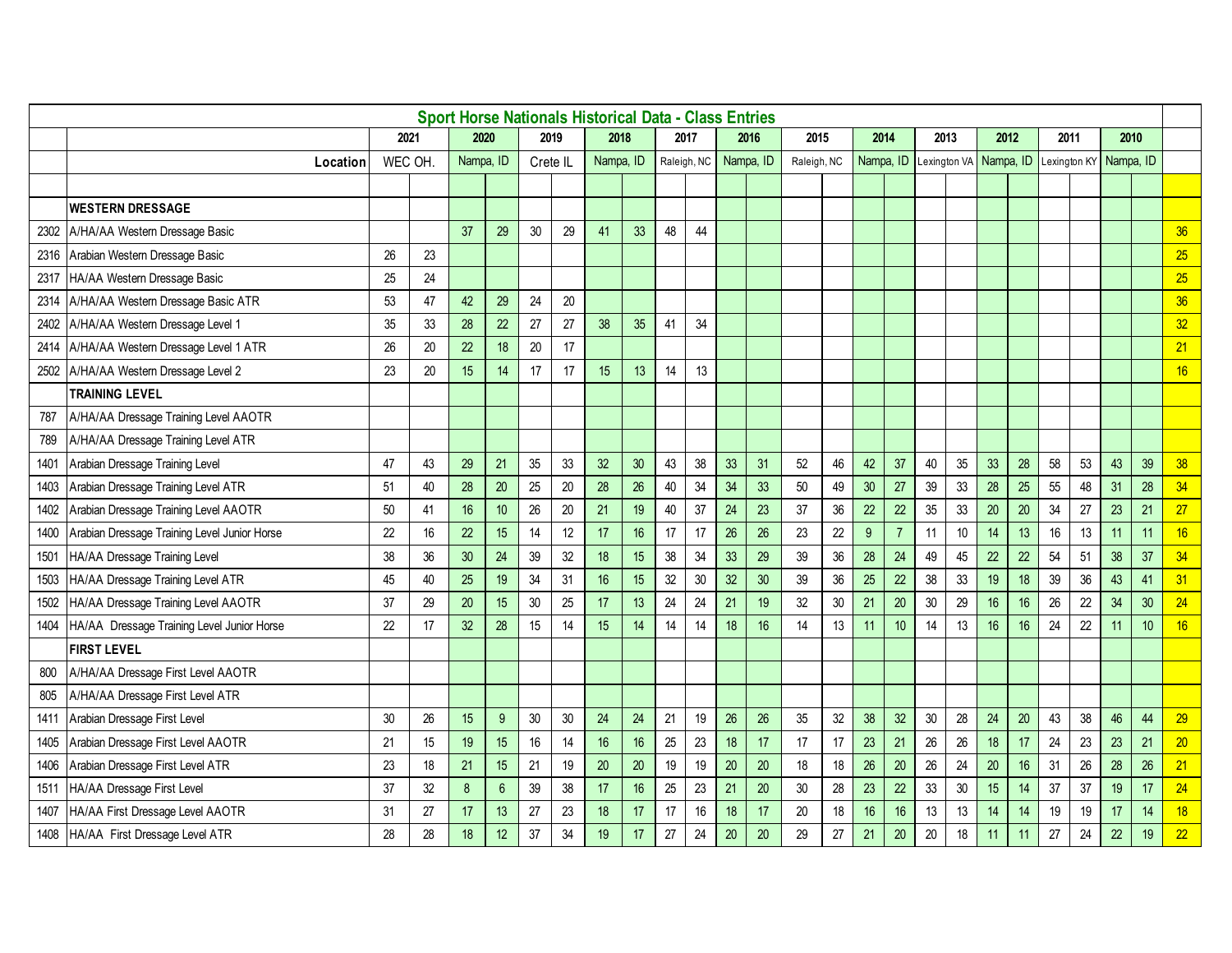|      |                                                       |           |                |                 |                 |                  |                | <b>Sport Horse Nationals Historical Data - Class Entries</b> |                |                |                 |                  |                |                |                |                |                |                |                        |                |                  |                |                  |                |                |                 |
|------|-------------------------------------------------------|-----------|----------------|-----------------|-----------------|------------------|----------------|--------------------------------------------------------------|----------------|----------------|-----------------|------------------|----------------|----------------|----------------|----------------|----------------|----------------|------------------------|----------------|------------------|----------------|------------------|----------------|----------------|-----------------|
|      |                                                       | 2021      |                | 2020            |                 | 2019             |                | 2018                                                         |                |                | 2017            |                  | 2016           | 2015           |                | 2014           |                | 2013           |                        | 2012           |                  | 2011           |                  | 2010           |                |                 |
|      | Location                                              | WEC OH    |                | Nampa, ID       |                 | Crete IL         |                | Nampa, ID                                                    |                | Raleigh, NC    |                 |                  | Nampa, ID      | Raleigh, NC    |                | Nampa, ID      |                |                | Lexington VA Nampa, ID |                |                  | Lexington KY   |                  | Nampa, ID      |                |                 |
|      | <b>SECOND LEVEL</b>                                   |           |                |                 |                 |                  |                |                                                              |                |                |                 |                  |                |                |                |                |                |                |                        |                |                  |                |                  |                |                |                 |
| 813  | A/HA/AA Dressage Second Level AAOTR                   |           |                |                 |                 |                  |                |                                                              |                |                |                 |                  |                |                |                |                |                |                |                        |                |                  |                |                  |                |                |                 |
| 1813 | A/HA/AA Dressage Second Level AAO Champ               |           |                |                 |                 |                  |                |                                                              |                |                |                 |                  |                |                |                |                |                |                |                        |                |                  |                |                  |                |                |                 |
| 814  | A/HA/AA Dressage Second Level ATR                     |           |                |                 |                 |                  |                |                                                              |                |                |                 |                  |                |                |                |                |                |                |                        |                |                  |                |                  |                |                |                 |
| 1814 | A/HA/AA Dressage Second Level AT Champ                |           |                |                 |                 |                  |                |                                                              |                |                |                 |                  |                |                |                |                |                |                |                        |                |                  |                |                  |                |                |                 |
| 1421 | Arabian Dressage Second Level                         | 17        | 14             | 18              | 11              | 23               | 19             | 9                                                            | 8              | 15             | 15              | 19               | 18             | 17             | 17             | 15             | 13             | 19             | 19                     | 15             | 11               | 22             | 22               | 20             | 19             | 16              |
| 1409 | Arabian Dressage Second Level AAOTR                   | 11        | 9              | 17              | 12 <sup>°</sup> | 15               | 13             | 9                                                            | 9              | $\overline{7}$ | $\overline{7}$  | 18               | 18             | 9              | $\bf 8$        | 14             | 13             | 12             | 11                     | $\bf 8$        | $\bf 8$          | 12             | 12               | 11             | 10             | 11              |
| 1410 | Arabian Dressage Second Level ATR                     | 12        | 10             | 12 <sup>°</sup> | $\bf 8$         | 10               | 10             | 10                                                           | 9              | 9              | 9               | 15               | 15             | 9              | 8              | 17             | 14             | 14             | 13                     | 12             | 12               | 13             | 13               | 13             | 12             | 12 <sup>°</sup> |
| 1521 | HA/AA Dressage Second Level                           | 25        | 22             | 24              | 22              | 17               | 16             | 13                                                           | 12             | 13             | 13              | 15               | 13             | 15             | 15             | 15             | 15             | 15             | 15                     | 11             | 11               | 17             | 17               | 12             | 9              | 16              |
| 1412 | HA/AA Dressage Second Level AAOTR                     | 20        | 17             | 11              | $\bf 8$         | 12               | 9              | 11                                                           | 9              | 10             | 10              | 9                | 9              | $\overline{7}$ | $\overline{7}$ | 11             | 11             | 13             | 13                     | 10             | 10               | 11             | $\boldsymbol{9}$ | $\overline{5}$ | $\overline{4}$ | 10 <sup>°</sup> |
| 1413 | HA/AA Dressage Second Level ATR                       | 19        | 17             | 12 <sup>°</sup> | 10              | 11               | 10             | 10                                                           | 9              | 12             | 11              | 12               | 12             | 8              | 8              | 10             | 10             | 14             | 14                     | 9              | 9                | 14             | 12               | 9              | 9              | 11              |
|      | <b>THIRD LEVEL</b>                                    |           |                |                 |                 |                  |                |                                                              |                |                |                 |                  |                |                |                |                |                |                |                        |                |                  |                |                  |                |                |                 |
| 816  | A/HA/AA Dressage Third Level                          | <b>NA</b> |                | 27              | 25              | 22               | 19             | 23                                                           | 23             | 27             | 26              | 22               | 18             | 27             | 25             | 20             | 20             | 33             | 32                     | 19             | 17               | 25             | 23               | 19             | 18             | 23              |
| 1414 | Arabian Dressage Third Level                          | 18        | 15             |                 |                 |                  |                |                                                              |                |                |                 |                  |                |                |                |                |                |                |                        |                |                  |                |                  |                |                | 17              |
| 1417 | HA/AA Dressage Third Level                            | 22        | 15             |                 |                 |                  |                |                                                              |                |                |                 |                  |                |                |                |                |                |                |                        |                |                  |                |                  |                |                | 19              |
| 821  | A/HA/AA Dressage Third Level ATR                      | 33        | 25             | 13              | 13              | 16               | 14             | 11                                                           | 6              | 16             | 15              | 13               | 12             | 15             | 14             | 15             | 13             | 20             | 18                     | $\overline{4}$ | $\overline{4}$   | 9              | $\boldsymbol{9}$ | $\overline{5}$ | 5              | 13              |
|      | <b>FOURTH</b>                                         |           |                |                 |                 |                  |                |                                                              |                |                |                 |                  |                |                |                |                |                |                |                        |                |                  |                |                  |                |                |                 |
| 824  | A/HA/AA Dressage Fourth Level                         | 13        | 11             | 13              | 12 <sup>°</sup> | 17               | 14             | 18                                                           | 15             | 12             | 12              | 13               | 13             | 18             | 15             | 18             | 16             | 18             | 17                     | 15             | 15               | 11             | $\bf 8$          | $\overline{7}$ | $\overline{7}$ | 14              |
| 828  | A/HA/AA Dressage Fourth Level ATR                     | 10        | 9              | $6\phantom{1}$  | $6\overline{6}$ | $\boldsymbol{9}$ | 8              | 5                                                            | 5              | 13             | 10              | $\delta$         | $\overline{7}$ | 11             | 10             | 11             | 10             | 10             | 10                     | $\mathbf{3}$   | $\mathbf{3}$     | $\mathbf{3}$   | $\mathbf{1}$     | $\overline{2}$ | $\overline{2}$ | $\overline{7}$  |
|      | <b>FEI</b>                                            |           |                |                 |                 |                  |                |                                                              |                |                |                 |                  |                |                |                |                |                |                |                        |                |                  |                |                  |                |                |                 |
| 883  | A/HA/AA Dressage Prix St. George                      | 15        | 12             | 9               | $9\,$           | $20\,$           | 16             | 12                                                           | 12             | 9              | 9               | 15               | 14             | 17             | 16             | 10             | 10             | 14             | 13                     | 10             | $\boldsymbol{9}$ | 12             | 11               | 10             | $9\,$          | 12 <sup>°</sup> |
| 887  | A/HA/AA Dressage Intermediate I                       | 10        | 8              | $\overline{4}$  | $\overline{4}$  | $\boldsymbol{9}$ | $\bf 8$        | $\overline{7}$                                               | $\overline{7}$ | 6              | 5               | $\boldsymbol{6}$ | 6              | 8              | 8              | $\overline{7}$ | $\overline{7}$ | 9              | 9                      | $\overline{4}$ | $\mathbf{3}$     | $\,6\,$        | $\boldsymbol{6}$ | 10             | $9\,$          | $\overline{7}$  |
| 888  | A/HA/AA Dressage Intermediate II (2014 - B - CL 3042) | 4         | 4              | 3               | 3 <sup>1</sup>  | $\mathbf{3}$     | $\overline{2}$ | $\overline{2}$                                               | $\overline{2}$ | $\overline{2}$ | $\overline{2}$  | $\overline{4}$   | $\overline{4}$ | 4              | 4              | $\mathbf{3}$   | $\mathbf{3}$   | 5              | $\overline{4}$         | $\overline{4}$ | $\overline{4}$   | $\overline{2}$ | $\overline{2}$   | $\overline{2}$ | $\overline{2}$ | $\overline{3}$  |
| 889  | A/HA/AAA Dressage Grand Prix                          | 3         | $\overline{2}$ | $\mathbf{3}$    | $\mathbf{3}$    | $\overline{2}$   | $\sqrt{2}$     | $\mathbf{3}$                                                 | 3              | $\overline{4}$ | $\overline{4}$  | $\overline{4}$   | $\overline{4}$ | $\overline{5}$ | 4              | $\mathbf{3}$   | $\mathbf{3}$   | $\overline{4}$ | $\overline{4}$         | $\overline{4}$ | $\overline{4}$   | $\sqrt{2}$     | $\sqrt{2}$       | $\mathbf{3}$   | $\mathbf{3}$   | $\overline{3}$  |
| 1427 | A/HA/AA Prix St Georges ATR                           | 11        | 10             | $\overline{4}$  | $\overline{4}$  | $\overline{7}$   | $6\phantom{a}$ | 6                                                            | 6              | 9              | 6               | $\bf 8$          | $\overline{7}$ | 8              | $\overline{7}$ | 5              | 5              | $\mathbf{3}$   | 3                      |                |                  | $6\,$          | 5                | 4              | $\overline{4}$ | $6\overline{6}$ |
|      | 1504 ABS A/HA/AA Dressage Prospect Incentive          | 16        | 11             | 37              | 28              | 21               | 19             | 28                                                           | 26             | 26             | 24              | 30               | 27             |                |                |                |                |                |                        |                |                  |                |                  |                |                | 24              |
|      | <b>DRESSAGE TOTALS</b>                                | 929       | 786            | 657             | 512             | 720              | 640            | 549                                                          | 500            | 675            | 62 <sup>1</sup> | 555              | 524            | 613            | 574            | 509            | 463            | 607            | 565                    | 399            | 371              | 652            | 591              | 521            | 480            | 584             |
|      |                                                       |           |                |                 |                 |                  |                |                                                              |                |                |                 |                  |                |                |                |                |                |                |                        |                |                  |                |                  |                |                |                 |